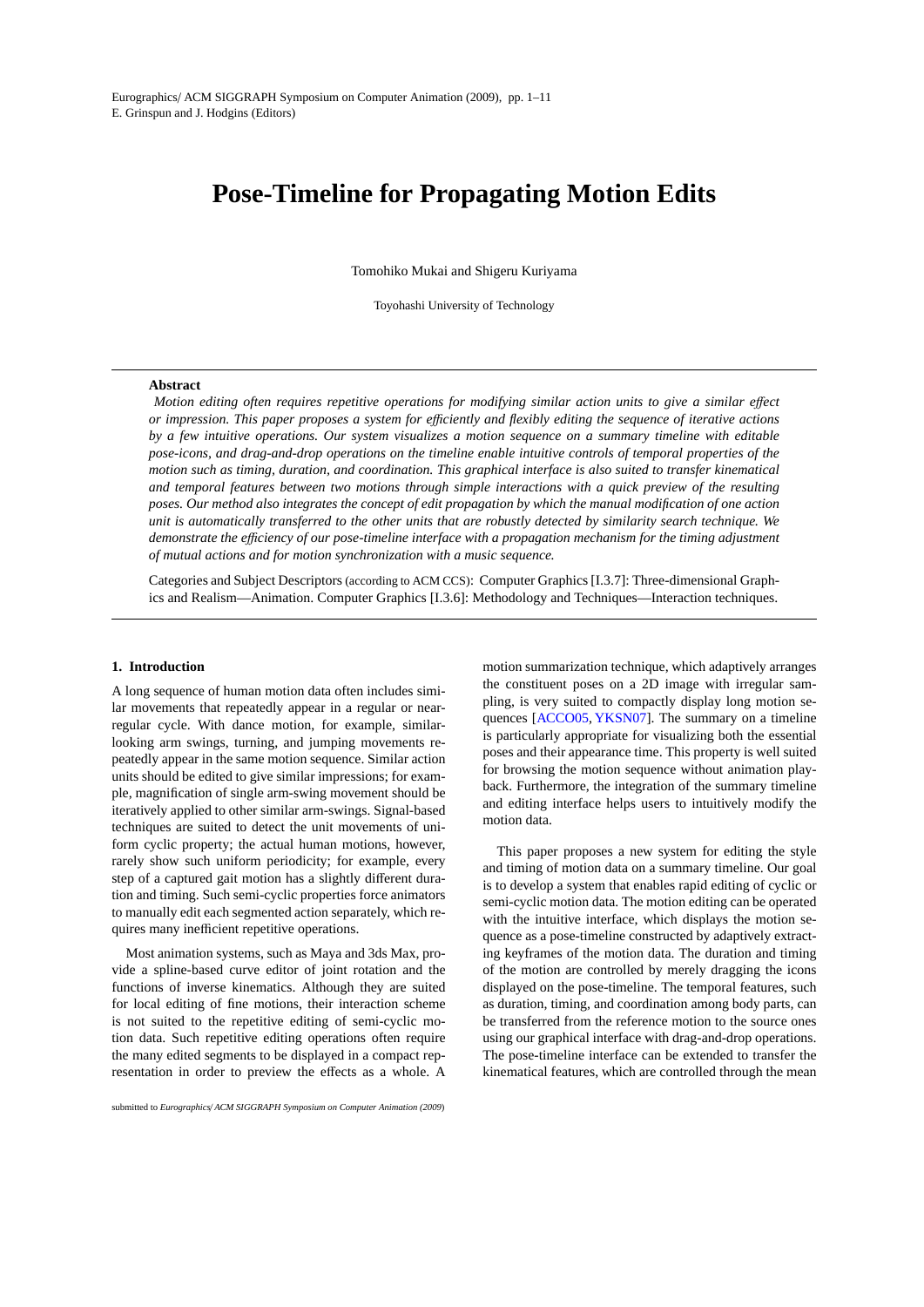and variance of joint rotations, and the trajectory of hands and feet. Furthermore, each editing operation of a short segment is automatically applied to the multiple segments of similar movements based on the concept of *edit propagation* [LLW04, PL07]. The target segments of the edit propagation can be flexibly selected among the candidates extracted using the similarity search technique [KG04]. Consequently, our pose-timeline interface can provide an easyto-use system for both local and global editing of the cyclic and semi-cyclic motions.

Our main goal is the overall integration of existing techniques, such as motion editing, motion retrieval, and motion summarization technique, into our novel pose-timeline interface. Most technical components of our system are built on previous work, and they have been slightly adjusted and seamlessly woven together to provide an intuitive timelinebased interface. We demonstrate how the integrated interface provides rapid editing of complex motion sequences. The major contributions of our system are as follows:

**Timeline-based editing interface** Our pose-timeline is composed by analyzing the kinematical motion features for allowing intuitive manipulations with 2D icons. Dragand-drop controls of selected periods are suitable for our propagation function while efficiently displaying simultaneously both the editing target segment and the result of the deformation. This interface can supply intuitive cues for synchronizing with the sounds, movements, and events of relevant objects.

**Propagation of motion edits** The editing operation applied to a single segment is automatically propagated to multiple segments of similar appearance. We customize the existing motion retrieval technique for rapid propagation and introduce some possible editing operations suited to this propagation function.

The major limitation of our system is that the representation of the timeline is unsuited to supply an interface for controlling the position and orientation of the root node. As a result, the walking motions often cause undesirable footskating when lower body movements are edited through the manipulation of our timeline. This defect, however, could be compensated by some foot-skate removal techniques such as inverse kinematics.

# **1.1. Overview**

Figure 1 shows the interface of our prototype system. The motion sequence is displayed by a timeline on which the pose at picked frame (blue) and the sequence of pose-icons (green) are respectively presented. The blue region indicates the time interval of the editing segment specified by the user. The green region indicates the motion segment which is similar in appearance to the blue region, where this similar region is detected automatically using the similarity search technique. The editing operation applied to the blue segment



**Figure 1:** *Snapshot of our prototype system. The blue segment is temporally expanded by dragging the posterior end, and this control is automatically propagated to the green segments similar in appearance to the blue segment. Moreover, the motion feature of painted reference motion can be transferred to the source motion by dropping the menu-item onto it.*

is propagated to the green segments. For example, dragging the end of the time interval changes the duration of the blue segment, and the change is simultaneously propagated to the duration of the green segments according to its scaling factor. The appearance timing of a pose is also controlled by dragging the corresponding pose-icon while maintaining the overall duration. Moreover, we can control the motion timing of several joints by selecting body parts (colored purple) with painting operations.

Our system provides the drag-and-drop interface to transfer kinematical features from the reference motion to similar motion segments, where the features include the duration and timing of motion, the temporal coordination among multiple joints, mean and variance of joint rotations, and trajectory of hands and feet. Our current implementation displays the names of kinematical features on menu items, and dropping the name onto the timeline results in the transfer of the corresponding feature to the multiple segments by the propagation mechanism.

#### **2. Related Work**

## **2.1. Motion Editing Interface**

Sketch-based techniques and other intuitive interfaces are used for rapid prototyping of character animation. The sketch-based motion synthesis technique translates a pen gesture into an animation sequence using collection of motion data [TBvdP04]. The performance-based key-framing [TM07] generates the interpolation curve of key-frame animation according to the shape and drawing speed of the stroke sketched on the screen. Although they provide an intuitive interface for motion prototyping, they are not suitable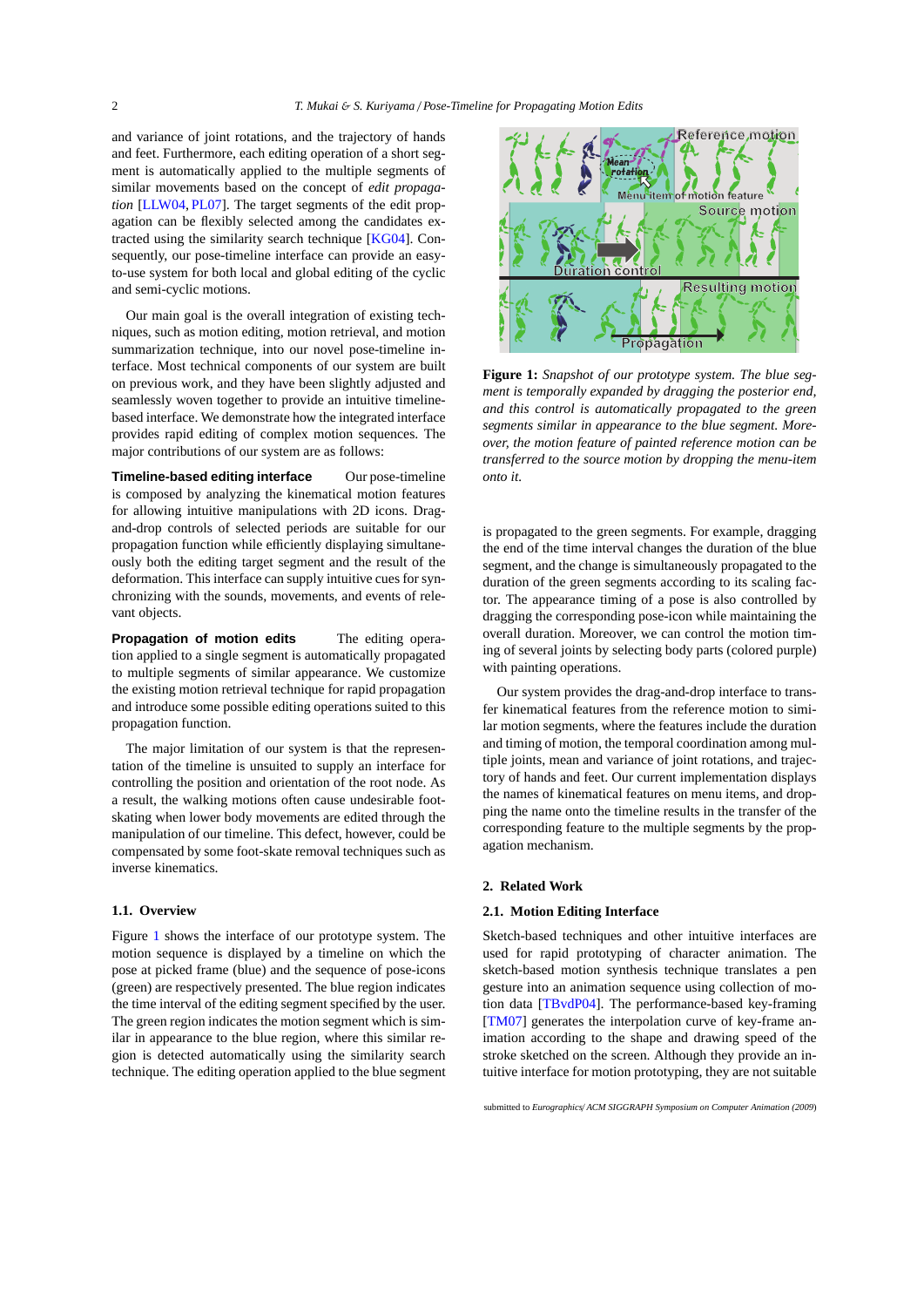for detailed editing of captured motion data. On the other hand, the layering technique is proposed for rapid motion synthesis and editing [DYP03]. The concept of layering interface is similar to our selective feature transfer of motion style. Our interface design is also similar to that of [Sni95] which can directly edit the velocity of a path animation with simple mouse interaction. Some motion assembling methods also use a timeline-based interface to edit the duration and timing of motion data [YKSN07, Osh08, KHKL09]. Our system further enhances the efficiency of a timeline-based interface with drag-and-drop operations of editable pose-icons.

# **2.2. Motion Retiming**

Motion retiming techniques have been used to control the timing and duration of the motion data. Motion blending techniques often use timing control for temporally aligning multiple motion samples [BW95, RBC98, KG03]. The physics-based method [MPS06, LHP06] controls the speed of the motion clips so that the edited motion matches given dynamic conditions. The dynamic time-warping (DTW) algorithm is used for splicing the movement of upper and lower body [HKG06] or arm and hand [MZF06]. Our system extends the DTW algorithm for transferring the property of temporal coordination. Our method is related to guided time-warping [HdSP07], which controls the speed of wholebody movement using discrete optimization so that the timing property matches the reference motion. This method provides the automatic editing of all subsequent appearances of similar actions in motion sequence, but it only deals with the retiming of whole-body motion. In contrast, our method can edit the temporal coordination by modifying the movement velocity of several body parts. Moreover, the combination with the motion retrieval technique enables the flexible selection of the target segment of edit propagation.

# **2.3. Motion Style Editing**

Motion style is edited by several techniques. Signal-based filtering methods are introduced to control the style of cyclic motions by modulating the spectrum amplitude of motion curves [UAT95]. Although these methods are well suited to changing the style of cyclic motions, they do not consider the local editing of the non-cyclic motion sequence. The system identification method [HPP05] and Gaussian process model [IAF09] are used for estimating the transformation function of motion styles between two motions. These methods require a large amount of time to learn the transform function. Principal and independent component analysis decomposes the motion data into a set of style components [UGB∗04, SCF06]. However, we think that style components should be represented with explicit variables, such as rotational difference, for intuitive operation. Motion displacement mapping and time-warping are used to directly edit the emotional impression of the captured motion [WP95,WMZ∗06]. Our system uses such explicit vari-

ables of motion style to transfer the kinematic and temporal properties between two motion segments.

#### **2.4. Edit Propagation**

The concept of edit propagation is introduced by the conventional methods of image and appearance editing. It assumes that a local editing of visual data, such as image, shape, and animation, can be spatially and temporally propagated to other regions of similar appearance. The optimization-based colorization [LLW04] translates a gray-scale image into a colored image with a few painting constraints by assuming that the neighboring pixels indicating similar luminance should be painted with a similar color. On the other hand, the interactive BRDF editing method [PL07] constructs a nearest neighbor graph to propagate the manual editing of the measured BRDF to the entire region of similar appearance, including the regions spatially-distinct from the edited pixels. Our method also constructs a precomputed neighbor graph to propagate the user edits on the short segments to temporally-distinct multiple segments. Cardle et al. introduced a replicated editing technique for motion capture data [CVB∗03]. This method propagates an edit operation to multiple similar actions which are detected by the motion retrieval technique. Our method provides a more effective interface suited to replicated editing.

# **3. Interface Design**

The user interface of our system is designed to seamlessly integrate the editing interface and preview function into the two-dimensional timeline with standard drag-and-drop function. The user specifies the time interval of the editing target segment on the timeline, and the segments of similar movement are automatically detected and highlighted. The edits applied to the target segment are propagated to the detected segments. Our pose-timeline enables easy definition of the time intervals due to the pose-icons which represent the appearance time of action units. The pose-icon is also used as the editing interface for motion retiming and the selection of the body parts to be edited.

#### **3.1. Pose-timeline**

The motion sequence is displayed on a two-dimensional timeline with several pose-icons for two purposes. First, the content of the motion sequence is summarized in the timeline by which the essential features of the motion are comprehensibly understood. An automated method is therefore necessary to extract constituent postures from the motion sequence. Second, the timeline is used as the editing interface for the timing control and selection of the joints to be edited. Thus, the number and the projection directions of pose-icons should be flexibly controlled at will while maintaining interactive responses.

We use the simplified version of action synopsis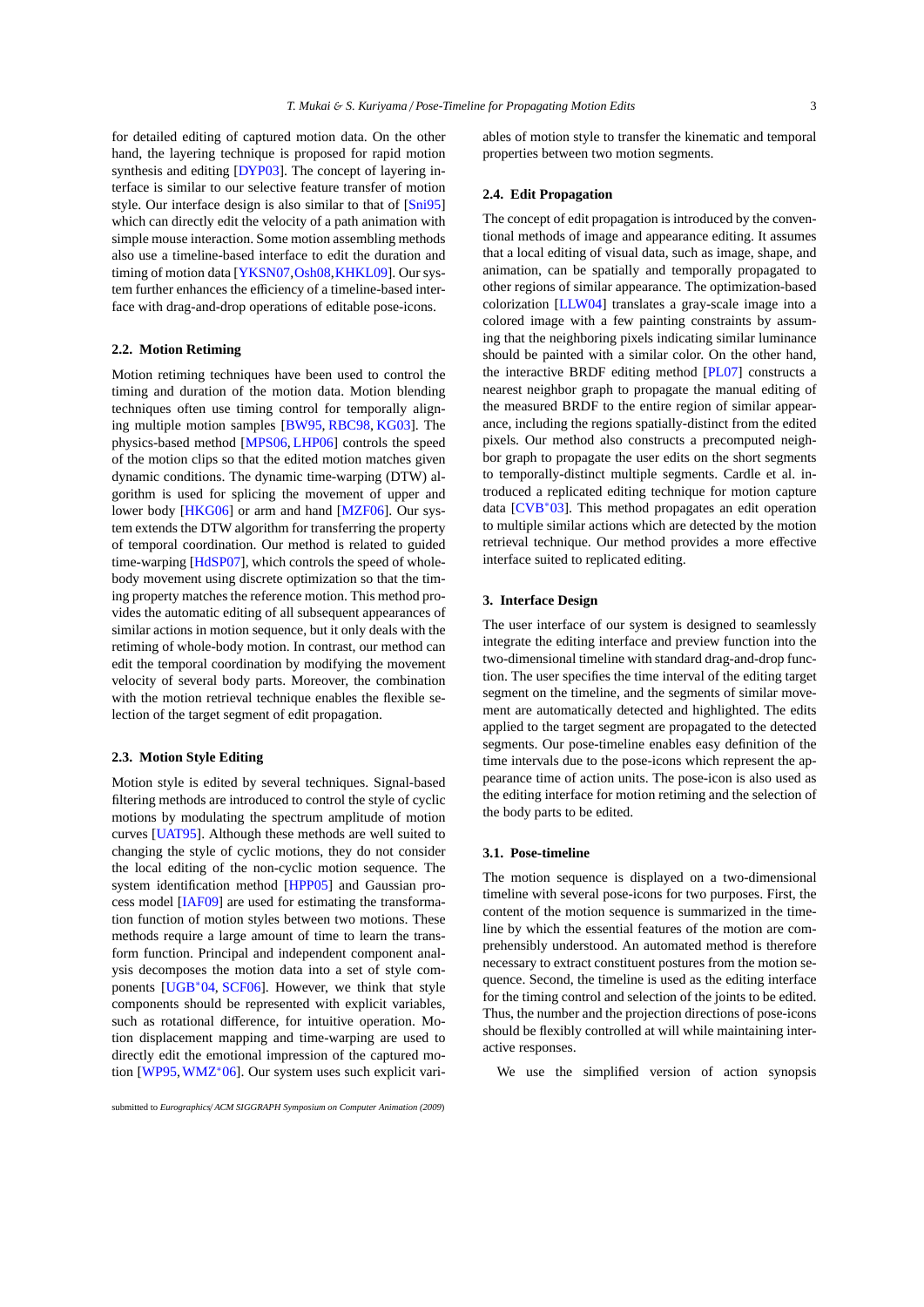

**Figure 2:** *Optimization of projection direction for the poseicons of gait motion. a) Overview of the optimization for maximizing the variance of joint positions. b) Variance maximization enables the selection and control of joints of the editing target. c) Pose-icons of the velocity maximization well represent the moving direction of the character, and enable quick preview of the editing result.*

[ACCO05] for extracting key-poses to be displayed as the pose-icons. The 3D positions of all joints, which do not consider the 2D horizontal position and orientation about the vertical axis of the root node, are computed at every frame to compose the timeseries of the position vectors of all joints. The timeseries is then mapped into the low-dimensional space using principal component analysis (PCA). All poses are ranked in the low-dimensional space using the pose selection algorithm proposed in [ACCO05]. Given the number of pose-icons at run time, higher-ranking poses are displayed on the timeline. Although our method neglects the velocities and joint angles for selecting key-poses, the difference of extracted poses between these two methods is negligible for practical purposes.

The key-poses are projected onto the timeline by optimizing their orientation. Our system improves the previous method [YKSN07] for providing two types of projection: one maximizes the variance of joint positions of the pose-icon, and the other maximizes the moving velocity of the character on the timeline. The viewpoint selection technique [ACOYL08] proposed a similar criterion to optimize the viewpoint by which the user can easily understand the content of motion. We slightly modified the criterion for enhancing the usability of the interactive editing such as painting operation. To simplify the optimization problem, the vertical orientation of the character is fixed so as to be along the upward direction, so the projection direction is optimized with respect to the rotation angle about the vertical axis. The variance of joint positions is maximized by analyzing the distribution of all joint positions. Figure 2 (a) provides an overview of the projection direction optimization. First, the 3D positions of all joints at *t*-th frame are projected onto the 2D ground, which are represented as the point set  $\{(p_{x,j}, p_{y,j})\}\$ ,  $j \in J$  where *J* is the set of all

joints and end-effectors. Second, the principal axis of the point set is computed by the least square method:  $\theta_{axis}(t)$  =  $\tan^{-1}{\{\mathbf{p}_y \cdot (\mathbf{p}_x/(\mathbf{p}_x \cdot \mathbf{p}_x))\}}$ , where  $\theta_{axis}(t)$  denotes the rotation angle between the principal axis and *x*-axis at *t*-th frame, and the vectors  $\mathbf{p}_x$  and  $\mathbf{p}_y$  are  $\mathbf{p}_x = \{p_{x,i}\}\$  and  $\mathbf{p}_y = \{p_{y,i}\}\$ . Finally, the projection direction is determined so as to be at right angle to the principal axis. The frame-by-frame analysis, however, often causes jerky change of the projection direction. The rotation angle of the principal axis  $\theta_{axis}$  is therefore smoothed using the moving average filter. The projected velocity of the whole body is also maximized by analyzing the distribution of the velocity vectors of all joints in a similar way.

Figure 2 (b) and (c) demonstrate the timeline of gait motion of two steps with six pose-icons. The key-pose extraction almost exactly detects the characteristic pose of the gait motion with feet contacting the ground. Figure 2 (b) shows the result of the maximization of the variance of joint positions. The key-poses are projected from the front to show the skeletal figure at a maximum area. This projection enables the easy selection and editing of the joint position. Figure 2 (c) represents the moving direction of the gait motion by which we can intuitively understand the content of the motion. This property is well suited to the interactive preview of the editing result.

#### **3.2. Motion Retiming by Dragging Pose-Icons**

We use time-warping (described in Section 5.1 to 5.3) to adjust the duration and timing of the motion segment; the interface for this time-warping consists of dragging and painting of pose-icons, which we outline here before giving details. The motion duration is locally changed by dragging the posterior end of the target segment as shown in Figure 1. The appearance timing of a pose is controlled by shifting backward or forward the corresponding pose-icon. The temporal coordination among multiple joints is edited using the painting tool. By painting several body parts of the pose-icon, the timing control affects only the rotation of painted joints while maintaining the movement of the unpainted ones. Notice that if only one end-effector is painted, the connected limb motion is time-warped in order to maintain the spatial trajectory of the end-effector.

# **3.3. Drag-and-Drop Style Feature Transfer**

The style features of the motion segments are transferred by dragging-and-dropping the menu-item of extracted features that pops up from the reference segment. The set of menu-items includes the temporal features, such as duration and temporal coordination, and kinematical features, such as mean and variance of joint rotation and trajectory of endeffectors (described in Section 5.4. The menu-items adaptively appear according to the painting state of the poseicons. For example, we obtain the items of mean rotation,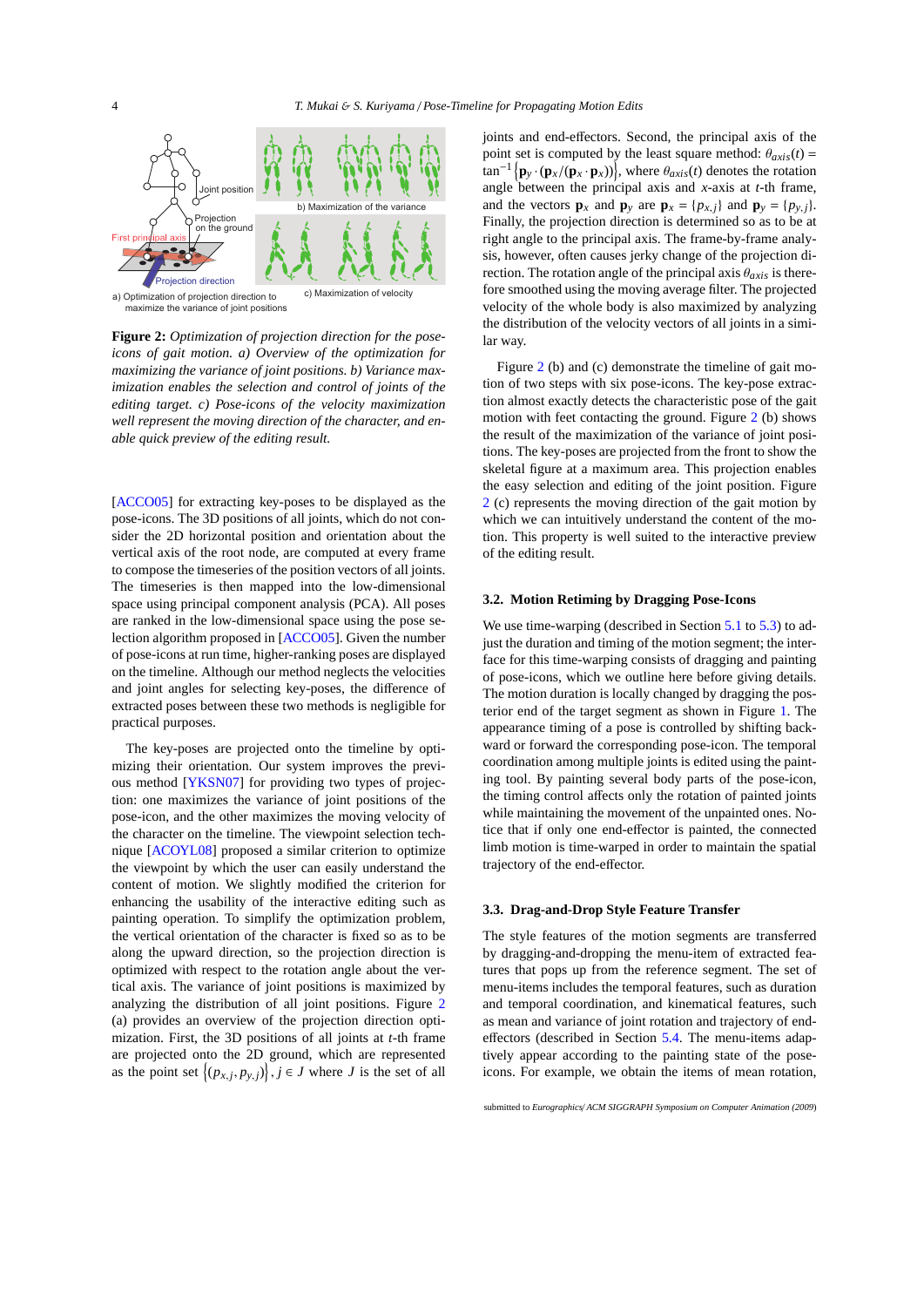**Table 1:** *The relation between painting state of pose-icons and pop-up menu-items of motion features.*

| Painting state |                   | Types of pop-up feature menu                  |  |  |  |
|----------------|-------------------|-----------------------------------------------|--|--|--|
|                | no painting       | temporal alignment                            |  |  |  |
|                | several joints    | temporal alignment                            |  |  |  |
|                |                   | mean rotation, rotation variance              |  |  |  |
|                |                   | T.C. among selected joints and the fixed ones |  |  |  |
|                | end-effector      | temporal alignment, effector trajectory       |  |  |  |
|                |                   | T.C. among selected limb and the fixed parts  |  |  |  |
|                | end-effector $\&$ | T.C. among selected limb and joints           |  |  |  |
|                | several joints    | & all other menu-items                        |  |  |  |
|                |                   |                                               |  |  |  |

T.C. : temporal coordination

rotation variance, and temporal coordination between joint sets when several joints are painted. The relation between the painting state and the menu-item is summarized in Table 1. The influence interval of the feature transfer can be arbitrarily selected by the dropping location of the menu-item. The single motion segment is locally edited by dropping the menu-item on it. All selected segments are similarly edited when the menu-item is dropped onto an unselected region of the timeline. The experimental results of the feature transfer are summarized in Figure 3.

# **4. Propagation of Motion Edits**

Our edit propagation scheme consists of two steps: detection of motion segments whose poses are similar to those within a given period, and the propagation of an editing operation to the detected segments. The former step, similarity search, is common to any type of editing operation. In contrast, the method of propagation is specific to the type of editing operation. The propagation methods for motion retiming and kinematical feature transfer are explained in Section 5.

#### **4.1. Operation and Propagation Window**

Given the time interval of the editing target segment, other segments of similar movement are automatically detected from the entire sequence. We use the motion retrieval method with precomputed database for the similarity search. Once the user edits the single motion segment called *operation window*, the same editing operation is simultaneously applied to the extracted segments called *propagation windows*. We here respectively denote the intervals of the operation window and *p*-th propagation window by  $[\tilde{t}, \tilde{t} + \tilde{T}]$ and  $[t_p, t_p + T_p]$ ,  $p \in \{1, \dots, P\}$ , where  $\tilde{T}$  and  $T_p$  denote the interval length, and *P* represents the number of propagation windows.

#### **4.2. Precomputed Search Database**

Many types of motion retrieval algorithm have been proposed for searching the motion segments similar to the



**Figure 3:** *Style feature transfer from the reference motion. a) The trajectory of the right foot is transferred from the marching motion to the normal walk. b) The temporal coordination transfer of right-arm swing (colored purple) of pitching motion from male to female motion data, which accelerates the swing timing. c) The temporal coordination between lower body (colored purple) and right hand (colored yellow) is transferred between two characters, which changes the punching speed. d) The mean rotation transfer makes the right-hand tennis stroke trajectory higher. e) Temporal alignment of the tennis serve motion with the smash motion.*

query motion clip from long sequences [CCW∗04, MRC05, DGL09]. These methods, however, require high computational cost at run time for evaluating the similarity between the query clip and all segments of the source sequence. Furthermore, they lack information on the temporal correspondence between the motions our motion retiming algorithm uses. We employ an efficient data-indexing technique, called match web [KG04], to improve the runtime performance of the window search and time-warping operation. The match web efficiently stores the information on temporal correspondence of all possible pairs of similar motion segments. Given the time interval of the operation window, propagation windows are efficiently detected by only looking-up the match web.

We use a two-step search to find the segments slightly different from the query motion, which uses the extracted result of first search as the new queries [KG04]. However, such a multi-step search often causes undesirable overlaps of propagation windows; the partially overlapped period of

submitted to *Eurographics*/ *ACM SIGGRAPH Symposium on Computer Animation (2009*)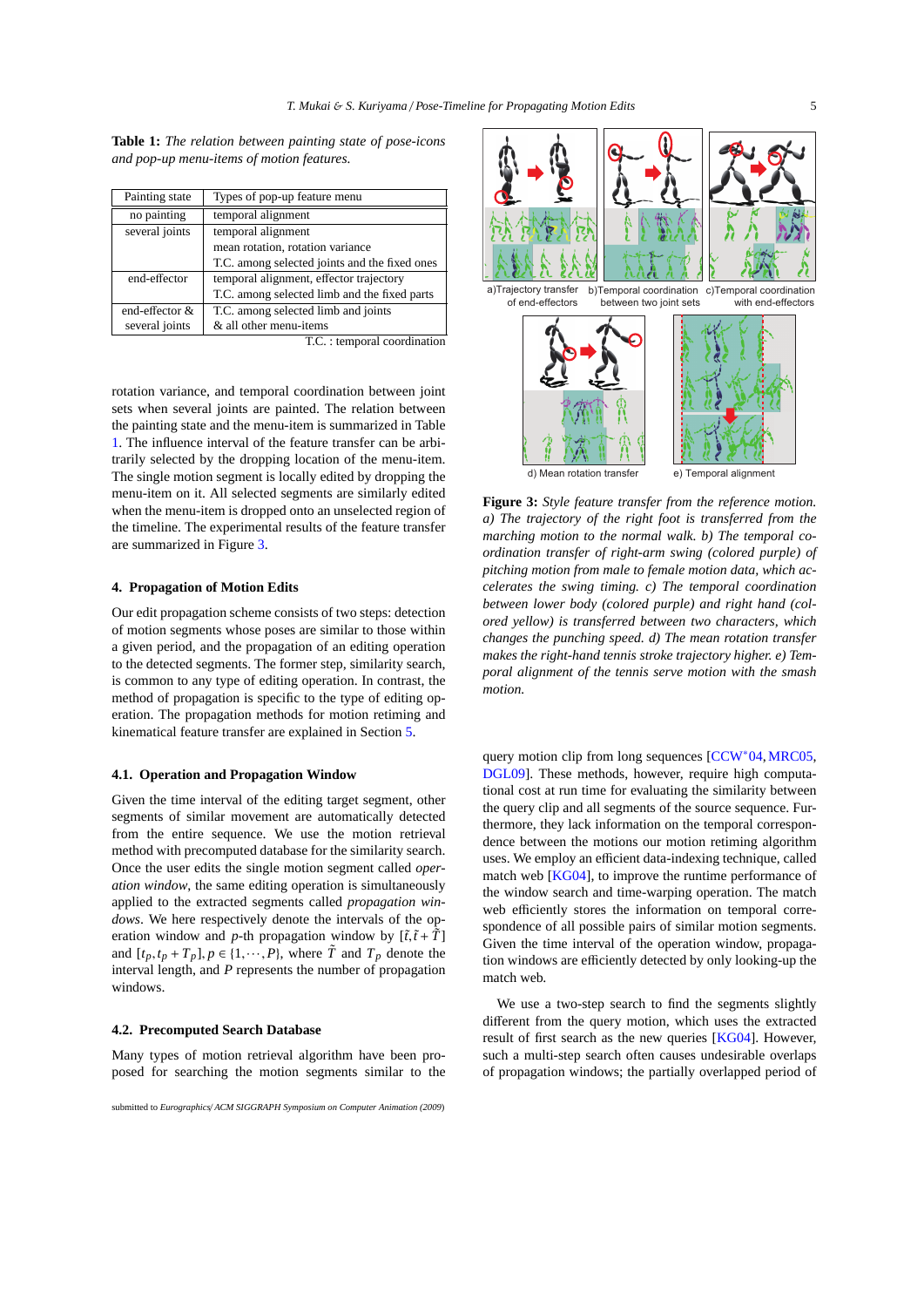two windows is doubly time-warped, and thus the duration of the period is undesirably changed. Therefore, the overlaps are heuristically dissolved by the following three rules: 1) the segment is removed if it is overlapped with both the neighboring two windows and the non-overlapped period is shorter than 50% of its duration; 2) two segments are merged into one segment when the overlapped period is longer than 80% of the duration of the shorter window; and 3) the shorter overlap, whose length is shorter than 20% of the shorter window, is separated by the center of the overlapped period. Notice that the above thresholds are experimentally determined. Although this solution successfully removes all overlaps, the modified windows often miss a part of the query motion clips because this algorithm simply truncates the part of extracted segment within the overlapped period.

## **5. Editing Functions**

Our system integrates existing methods for spatially and temporally editing motion sequence. Most editing functions are built on previous work, and we adjust them to the posetimeline interface and to the drag-and-drop operations while providing the edit propagation mechanism.

#### **5.1. Duration and Timing**

The duration of motion is controlled by changing the speed of the entire sequence of all joint rotations and root position. Let  $q(t)$  be a pose vector at the *t*-th frame, which consists of all joint rotation, and position and orientation of the root node. To change the duration of a motion segment, the speed at every frame is increased or decreased using a time-warp function  $W(t)$ . The piecewise linear time-warp  $[RBC98]$  is a simple method to change the duration of arbitrary segments, but the linear time-warp causes discontinuous motion at the boundary between two segments. We therefore use a cubic B-spline function to smoothly change the speed around both ends of the segments as illustrated in Figure 4.

Given the interval of the operation window  $[\tilde{t}, \tilde{t} + \tilde{T}]$  and its modified interval  $[\tilde{t}, \tilde{t} + \tilde{T}$ <sup>'</sup>], the speed variation  $\triangle s(t)$  is generated to satisfy the time constraints,  $\tilde{T} - \tilde{T}' = \sum_{\tau=\tilde{t}}^{\tilde{t}+\tilde{T}'} \Delta s(\tau)$ . Since the original speed of frame-by-frame animation is one, the frame correspondence between source frame *t* and timewarped frame  $t'$  is represented as  $t = W(t') = \sum_{\tau=1}^{t'} (1.0 +$  $\Delta s(\tau)$ ). The resulting motion  $\mathbf{q}'(t')$  is therefore composed of  $\mathbf{q}'(t') = \mathbf{q}(W(t'))$ . The timing of an action event is edited by controlling the duration of two adjacent segments. For instance, the appearance time of a specific pose can be moved ahead by respectively decreasing and increasing the durations of the preceding and subsequent segments while maintaining the overall duration.

**Propagation** The durations of all propagation windows are changed by the same scaling factor of the operation window. When the duration of the operation window is



**Figure 4:** *Piece-wise time-warp function with cubic Bspline. (a) Uniform time-warp. (b) Ease-in and ease-out transition using cubic B-spline function.*

changed with the scaling factor  $\alpha$  as  $\tilde{T}' = \alpha \tilde{T}$ , the propagation windows are simultaneously scaled as  $T'_p = \alpha T_p$ . These time-warps are operated simultaneously with a composite time-warp function  $W_C$ , which is synthesized by combining the time-warp functions of operation window  $\tilde{W}$  and all propagation windows  $\{W_p\}$ ,  $p \in \{1, \dots, P\}$  in an ascending order according to  $\tilde{t}$  and  $t_p$ . For example, if  $\tilde{t} < t_p$  and  $t_p < t_{p+1}$ are satisfied for all  $p$ , the composite time-warp function  $W_C$ is computed by  $W_C = \tilde{W}(W_1(W_2(\cdots W_P)))$ . If the time-warp functions are combined in a descending or random order, some segments are redundantly modified by different timewarp functions because the time-warp of a partial segment temporally shifts the rest of the segment.

The motion retiming is also propagated from the operation window to the propagation windows. The appearance time of a key-pose is temporally shifted from  $\tilde{\tau}$  to  $\tilde{\tau}'$  within the interval of operation window  $[\tilde{t}, \tilde{t} + \tilde{T}]$ , and the durations of two adjacent segments  $[\tilde{t}, \tilde{\tau}]$  and  $(\tilde{\tau}, \tilde{t} + \tilde{T})$  are respectively changed to  $[\tilde{t}, \tilde{\tau}']$  and  $(\tilde{\tau}', \tilde{t} + \tilde{T}]$  by the duration control. To propagate this retiming operation, the intermediate frame of *p*-th propagation window  $\tau_p$ , which temporally corresponds to  $\tilde{\tau}$ , is searched by looking-up the match web (Figure 5 (a)). The propagation window is then automatically edited in a manner similar to the operation window; the intervals of two segments  $[t_p, \tau_p]$  and  $(\tau_p, t_p + T_p]$  are respectively changed into  $[t_p, \tau_p']$  and  $(\tau_p', t_p + T_p']$  so that the scaling factor of the former segment becomes identical to that of the operation window, and the latter is determined so as to maintain the overall duration (Figure  $5$  (b)). The composite time-warp function is synthesized by combining all time-warp functions in an ascending order according to  $\tilde{t}$ ,  $t_p$ ,  $\tilde{\tau}$ , and  $\tau_p$ .

#### **5.2. Temporal Alignment**

The temporal alignment is the process by which the timing and duration of source motion are aligned with the reference motion. The automatic time alignment method is proposed based on the DTW algorithm [KG03]. Since all information of temporal correspondence between the arbitrary pair of motion segments is precomputed as the match web, the time alignment is processed at an interactive rate [KG04].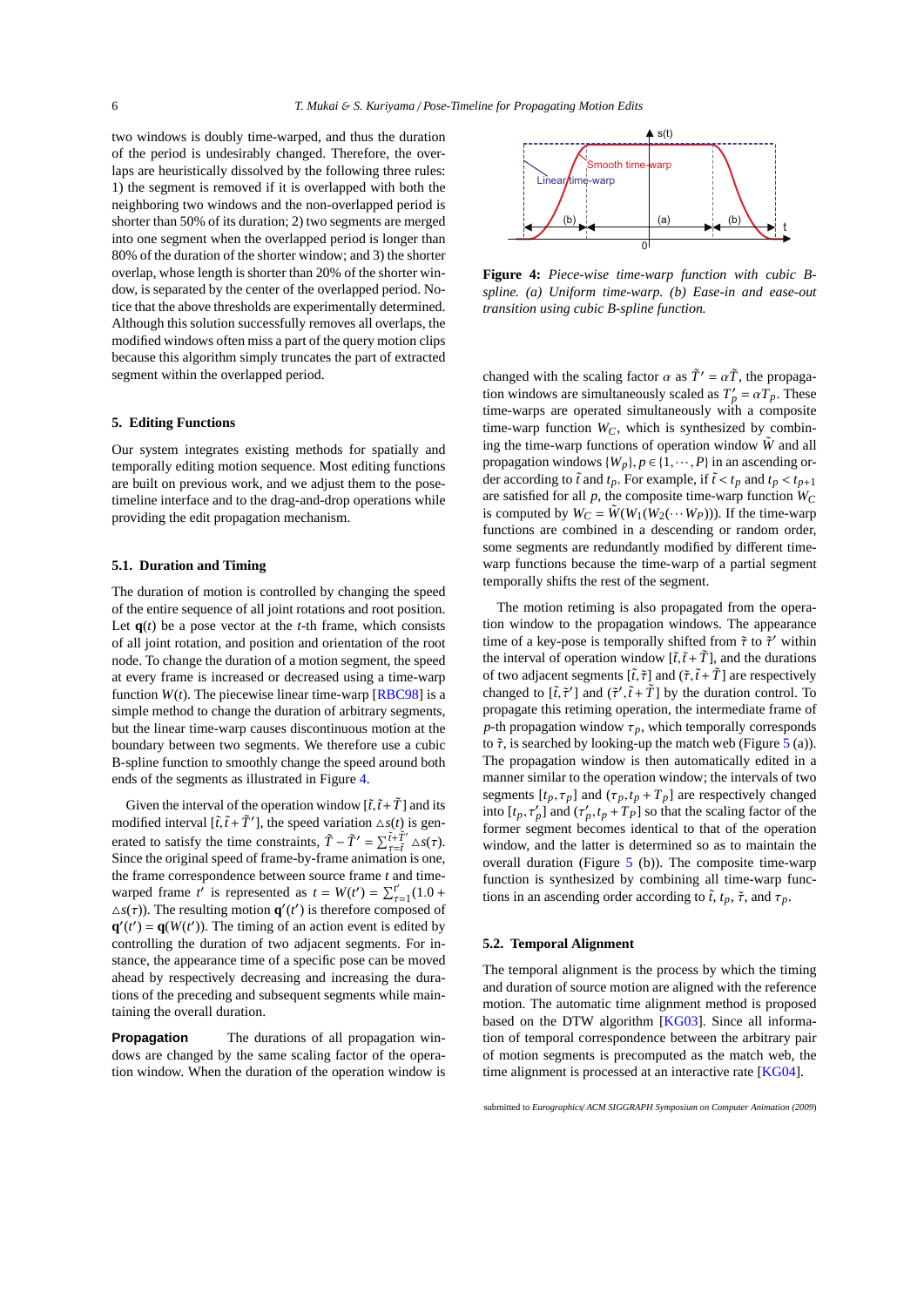

**Figure 5:** *Edit propagation of motion retiming. a) Temporally corresponding frames are detected by looking-up the match web. b) The manual time-shift of the intermediate frame is propagated from the operation window to the propagation windows by transferring the scaling factor of the preceding segment while maintaining the overall durations.*

**Propagation** Each propagation window is temporally aligned with the operation window using the DTW-based time alignment by looking-up the match web.

# **5.3. Temporal Coordination**

Human movement involves the systematic coordination of multiple joints. Temporal coordination is especially important to dominate the impression and intention of the motion, which is represented by the phase relation of motion curve among different body parts. For example, the pitching motion indicates a temporal coordination among lower body movement, rotation of trunk, and right arm swing, and such systematic coordination often gives the impression of a pitching style. The phase relation is easily edited by temporally shifting the motion curves of several joints while maintaining the overall duration, which can be achieved by applying the motion retiming only for those joints. However, manual operations often lose the naturalness of complex movements because the phase shift of a motion curve affects the coordination with multiple body parts. Therefore, our system provides an example-based editing of the temporal coordination by inheriting the phase relation between two motion curves from the reference motion. We introduce a simple algorithm that temporally shifts the motion curve of one joint (free joint) while fixing that of the other joint (fixed joint).

**Coordination between two joints** The simplest temporal coordination is defined between two joints as illustrated in Figure 6 (a). The transferring algorithm consists of three time alignments. First, the source motion is temporally aligned with the reference motion on the basis of the motion curve of the fixed joint (Figure  $6$  (b)). The motion curve of the free joint of the source motion is then aligned with that of the reference (Figure  $6$  (c)). Finally, the time-warp of the first step is canceled using its inverse function (Figure  $6$  (d)).

**Coordination between joint sets** The above approach is extended for the temporal coordination between two joint sets. The motion curves of either joint set are temporally shifted while fixing those of the other set. The threestep time alignment is similarly used by computing the time



**Figure 6:** *Three-step process of temporal coordination transfer. The source motion has a phase relation by which the motion curve of fixed joint reaches the peak later than the free joint, and the reference motion has the opposite relation. The temporal coordination of the source motion can be aligned with the reference by temporally shifting forward the motion curve of the free joint.*

correspondence among multidimensional motion curves of the joint set [HKG06].

**Coordination with end-effectors** The movements of hands and feet often give most of the motion style rather than the joint rotation. Our system provides the tool for editing the temporal coordination between joint set and the endeffectors. This tool is also an extension of the basic transferring algorithm with three-step time alignment. First, the source motion is temporally aligned with the reference motion based on the movements of fixed joint sets [HKG06]. Second, the moving velocity of the end-effector is aligned with the reference motion while maintaining the overall shape of the spatial trajectory. Third, the timeseries of the end-effector position is time-warped using the inverse timewarp function of the first step. Finally, the limb posture at every frame is modified to satisfy the new trajectory using the limb inverse kinematics (IK) technique [TGB00]. The whole-body IK techniques may produce a more natural result, and we will incorporate such an advanced IK solver in the future. Notice that the temporal coordination between end-effectors can be edited in a similar way.

**Propagation** The transferred temporal coordination is simultaneously applied to the propagation windows. This is achieved in a straightforward manner by repeating the transferring operation from the reference segment to the operation and propagation windows.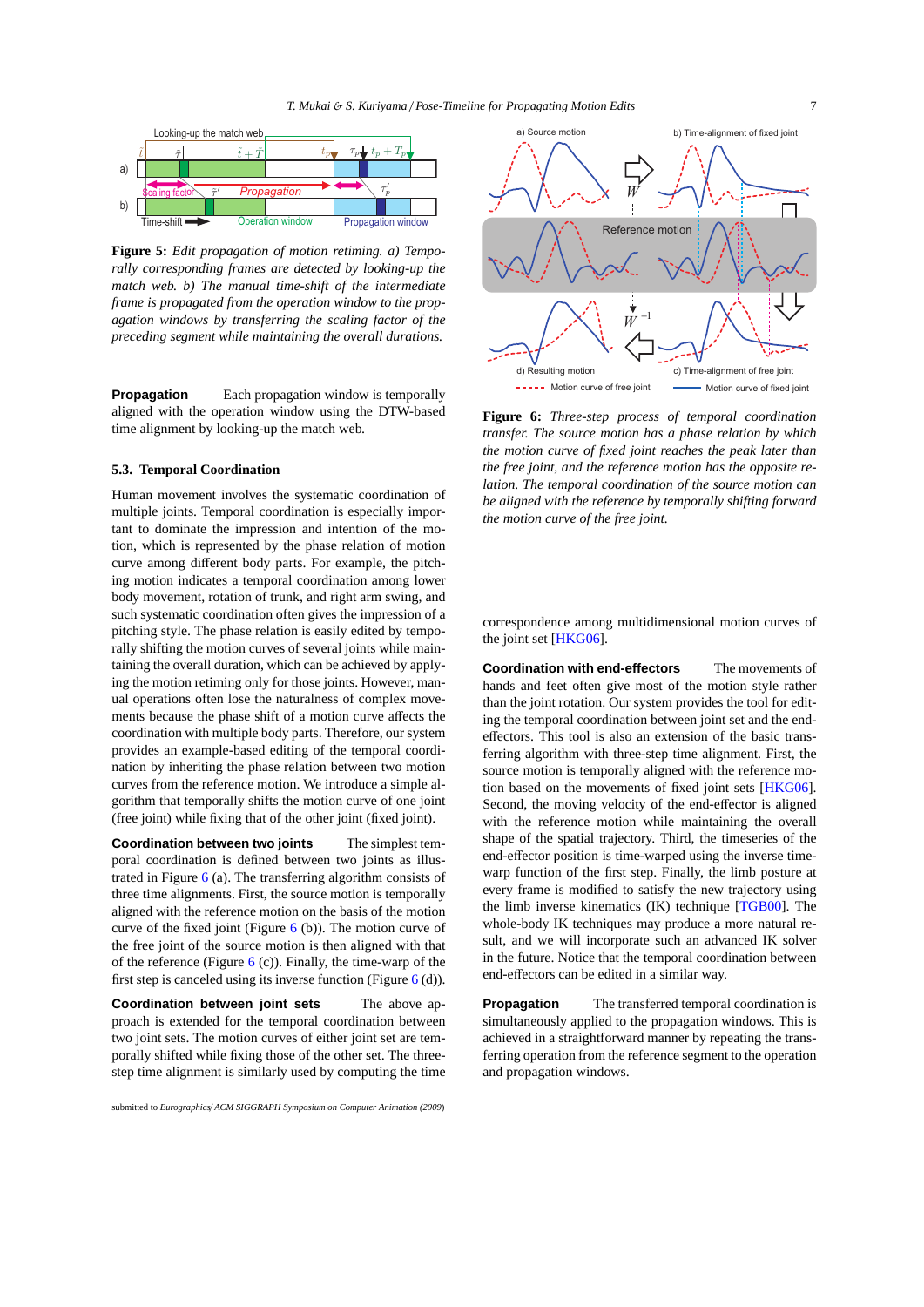# **5.4. Kinematical Features**

Our system involves the existing techniques of motion style editing based on signal processing. The filtering method [WMZ∗06] modifies the mean and variance of joint rotations, where the rotation variance can be regarded as the intensity of the joint movement. We extend this method with the time domain filter [LS02] for improving the computational accuracy. The edited joint rotation is blended with the original motion using the ease-in and ease-out interpolation so that the joint rotations around the time boundaries of the editing segment are smoothly connected to the neighboring frames.

The spatial trajectories of hands and feet are transferred between motion segments. First, the trajectory of an endeffector of the reference motion segment is temporally aligned with the source motion as described in Section 5.2. Next, the trajectory of the reference motion is spatially aligned with the source motion using the coordination alignment method [KG03]. Third, the trajectory of aligned reference motion and source one are blended using the ease-in and ease-out interpolation. Finally, the limb posture is modified to satisfy the new trajectory at every frame using the limb IK technique.

**Propagation** These kinematical features are simultaneously applied to the propagation windows by simply repeating the transferring operation from the reference segment to the operation and propagation windows.

## **6. Applications**

## **6.1. Editing of Mutual Motions of Two Characters**

Figure 7 demonstrates the editing of the mutual motions of two fighting characters. The characters begin avoidance behavior right after a hit by one character. The motion sequence of one character is temporally controlled to avoid all punching and kicking. To ease the collision avoidance by timing control, the pose-timeline is extended to visualize the hitting timing and location by highlighting the colliding body parts of the pose-icon with vivid color. The key-pose extraction scheme is modified to display the colliding poses in preference to non-colliding ones. After mapping all poses in the low-dimensional space by PCA (see Section 3.1), a large offset is added to the colliding pose. Consequently, the colliding poses and their neighboring frames are preferentially selected as pose-icons because the key-pose extraction algorithm detects the extreme of the motion sequence in a low-dimensional space. The timing of motion can be changed by referring to the color of the pose-icon which is interactively updated according to the body collision. The number of pose-icons within the operation window is reduced after all collisions are avoided as shown in Figure 7 (b).



**Figure 7:** *Retiming of mutual fighting motions. The greencolored character avoids the hit of the blue one by the timing control so that the green character will engage in avoidance behavior earlier. The pose-icons in the operation window are removed because the timeline is reconstructed to preferentially display the colliding poses.*

## **6.2. Synchronization with Music Sequence**

The timeline representation is well suited to compare the motion sequence with another type of sequential data. Figure 8 shows the synchronization of gait motion with a music sequence. The curved locomotion, which indicates a different duration and timing at every cycle, is edited to align the timing of foot contact with the rhythm of the music. The movements of the lower limbs are emphasized by transferring the spatial feature from the marching motion. The editing operation mainly consists of the following four steps: 1) The trajectories of feet are transferred from the marching motion to the source gait motion. 2) The operation window is specified over two gait steps, and other similar steps are automatically selected as the propagation windows. 3) All windows are temporally aligned. 4) The duration of the operation window is changed to be in rhythm with the music by referring to the wave shape of the sound signal displayed on the timeline. Most propagation windows are automatically aligned with the rhythm pattern due to the temporal alignment, but some manual adjustments are required for the irregular intervals of the music sequence because the propagated operation uniformly modifies all segments. Nevertheless, the whole editing process is usually done within a minute by the trained user.

The existing motion synchronization methods enable automatic editing of the cyclic motion by analyzing the beat component of motion curves [KPS03, LL05]. These methods can automatically control the timing of the motion cycles if the extrema of motion curves are robustly detected. However, they assume that every motion cycle has the same styles in terms of timing adjustment. The manual editing is still unavoidable because some impressive expressions must be added to the segments using intentional retiming and deformations of spatial features for each different style. Our side-by-side visualization of music signals and motions provides a direct and flexible editing interface without losing the efficiency in controlling periodical events.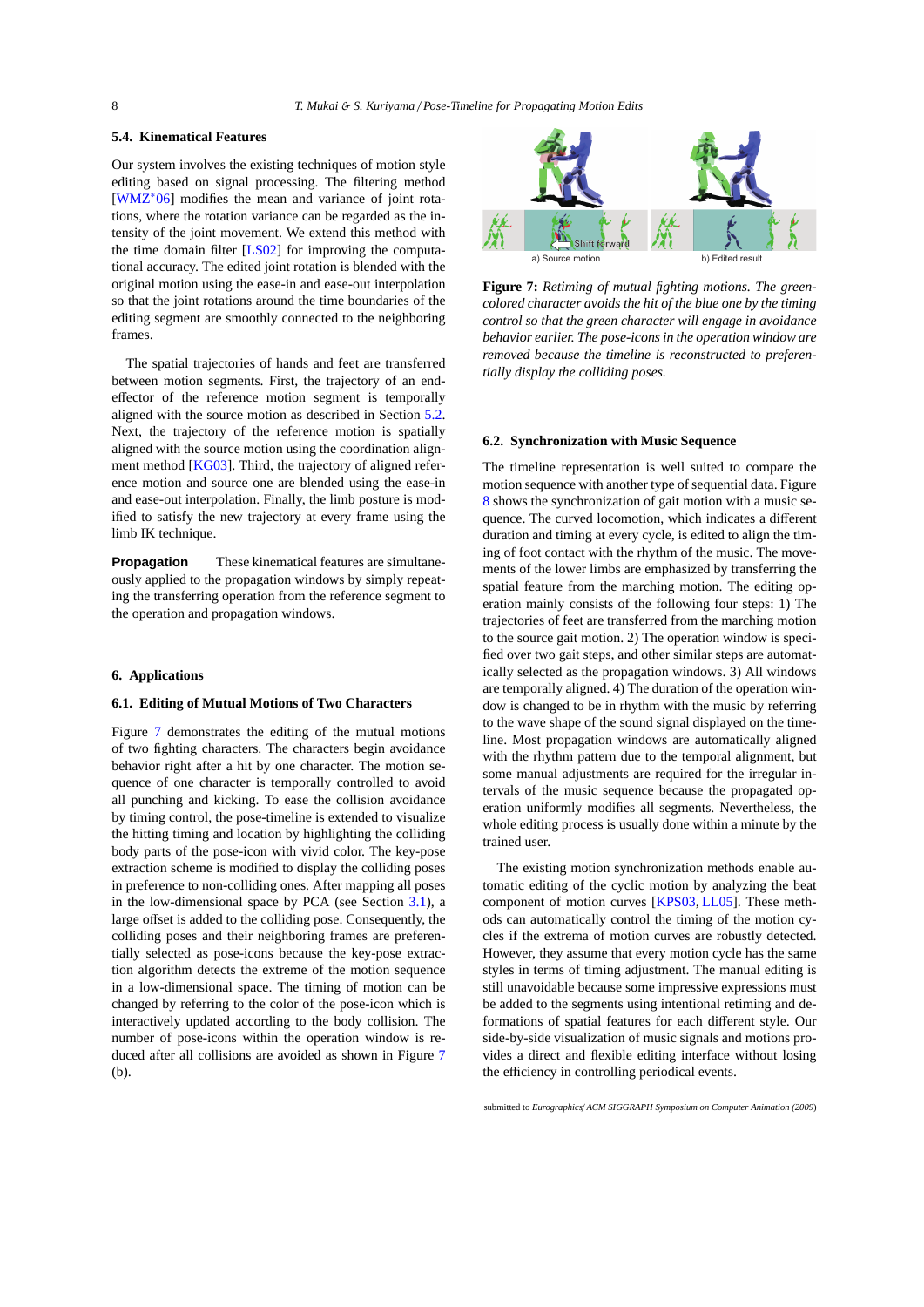

b) Edited result

**Figure 8:** *Motion synchronization with music sequence. The trajectory of both feet is transferred from marching motion, and contact timing of every step is synchronized with the rhythm of the music sequence. Manual editing operation is only applied to a unit walking cycle.*

#### **6.3. Usability Evaluation**

We performed a user study to evaluate the effectiveness of our prototype system. The subjects were five students who are familiar with 3D animation systems. After a short instruction on usage, we asked each subject to edit the gait motion to synchronize with a music sequence and to change the walking style as demonstrated in Section 6.2. Three types of display and editing capability were given to all subjects; the first scenario disabled both the display of pose-icon and propagation function, the second disabled only the propagation function, and the third enabled the full functions. Table 2 shows the statistics of operation time to achieve the acceptable result. Displaying pose-icons on the timeline had little effect on a reduction of time-wasting animation playback to specify the operation window; *t*-test showed no significant difference in operation time ( $p = 0.1751$  between Trial 1 and 2). In contrast, the propagation function reduced the repetitive operation ( $p = 0.0120$  between Trial 2 and 3). Enabling both functions significantly reduced the operation time ( $p = 0.0017$  between Trial 1 and 3), which showed displaying pose-icons reduced the time to preview the resulting animation of propagation windows.

Some subjects required that the pose-timeline should provide more information about each action. For example, the timing of ground contact should be highlighted for accurately synchronizing the gait cycle with the music sequence. The visualization function of such kinematical and dynamical features like [BZOP07] can be integrated in our posetimeline, which has the potential to further increase the efficiency of our system.

### **7. Conclusions**

We have proposed an easy-to-use, timeline-based motion editing interface that allows edit propagation of the tim-

**Table 2:** *The statistics of the user study, where the operation time is measured in seconds. Both the pose-icons and edit propagation are disabled in Trial 1. Trial 2 enabled the poseicons, and Trial 3 enabled both functions.*

| Subject |     | B   |     | D   | E   | avg.  | s.d. |
|---------|-----|-----|-----|-----|-----|-------|------|
| Trial:  |     | 227 | 236 | 306 | 244 | 247.0 | 34.0 |
| Trial 2 | 249 | 249 | 176 | 185 | 215 | 214.8 | 34.4 |
| Trial 3 | 140 | 145 | 179 | 145 | 156 | 153.0 | 15.7 |

ing and kinematical features of motion data. We can intuitively change the duration and timing of arbitrary segments by dragging the pose-icon displayed on the timeline. The painting and drag-and-drop interface is introduced for easy adjustment of the temporal coordination among joints or between joints and end-effectors. The editing operation on one segment is automatically propagated to the other segments of similar appearance, thereby reducing the cost of repetitive manual operations. The edit propagation can be triggered by dropping the menu-item of the extracted kinematical features onto the entire sequence or locally selected subsequence. Various interaction styles can be integrated into a common interface based on the pose-timeline, which gives essentially the same interaction framework as the existing keyframe-based animation systems. For this reason, most animators can easily guess its function because of their familiarity with such a framework.

Our new system can edit a short motion segment which is explicitly specified by the user. However, actual motion editing often requires per-frame operations; for example, the imposition of kinematical constraints at a single frame. Our future work includes the extension of our propagation function and a relevant interface to the per-frame editing scheme. The pose-timeline is created using the key-pose extraction technique based on the detection of the extrema of motion sequence. Although this strategy works well for displaying the content of the motion with only a few pose-icons, the selected key-poses are sometimes unusable to edit the motions. For instance, few pose-icons are extracted from motion segments where only slight movements appear. Our prototype system allows users to control the number of pose-icons, which requires some trials to find the optimal sequence, and more intuitive and direct controls of key-frame extraction should be developed.

Our prototype system shows only the basic design of the possible graphical interfaces that can handle fundamental functions based on our framework of propagation of motion edit. More elaborate and sophisticated designs could enhance the usability of our system, and more functions could be added in our editing framework while keeping operation styles consistent. A usability test with professional animators is also among our forthcoming projects.